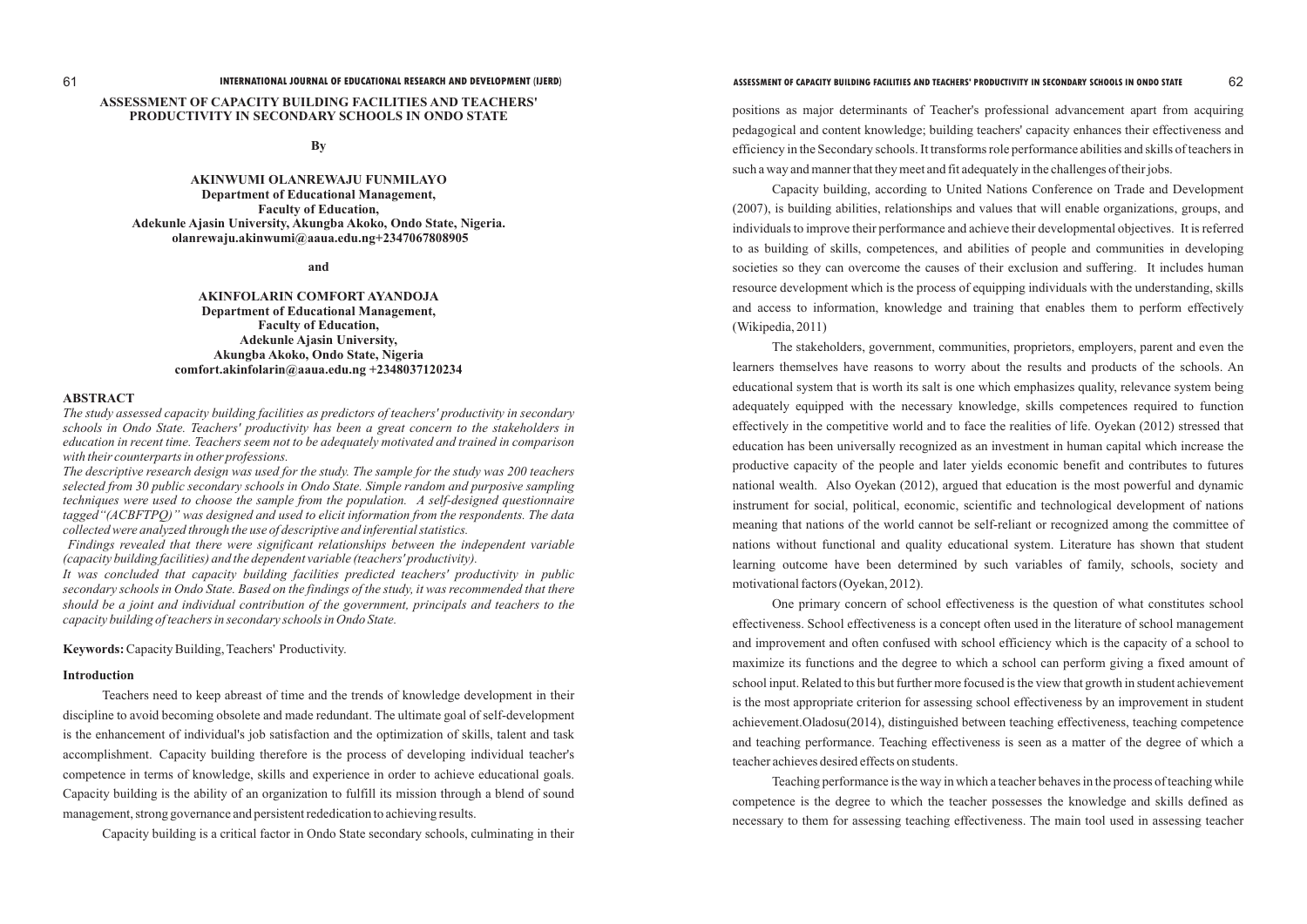#### **63** AKINWUMI OLANREWAJU FUNMILAYO, AKINFOLARIN COMFORT AYANDOJA **ASSESSMENT OF CAPACITY BUILDING FACILITIES AND TEACHERS' PRODUCTIVITY IN SECONDARY SCHOOLS IN ONDO STATE** 64

competences are paper and pencil test of knowledge and the main tools for assessing Teacher–performanceis observational schedules and rating scales.Akinloye (2013) claimed that the general education of the learner within the school system could be attributed to the learner, the teachers and the school administrator.

# **Statement of the Problem**

Teachers' productivity has been a great concern to the stakeholders in recent time. Teachers seem not to be adequately motivated and trained in relation to their counterparts in other profession. As a result of this, many people are not attracted to the profession. Many are in the profession due to unemployment, therefore display non-challant attitude to teaching process. Also the high turnout of graduates from our higher institution with less employment opportunities has made the teaching profession a dumping ground for graduates of all disciplines.

The rapid changes in the school system in terms of complex techniques and application of new knowledge, have necessitated their need for training and retraining of teachers, so that teachers can be kept abreast of knowledge and information about the job.

### **Purpose of the Study**

The main purpose of this study is to assess the capacity building facilities and teachers' productivity in Secondary Schools in Ondo State, Nigeria.

### **Research Questions**

These research questions were raised to guide this study:

- I. What is the influence of capacity building on teachers' productivity in secondary schools, Ondo State?
- II. What facilities are available for capacity building of teachers' in secondary schools, Ondo State?
- III. What is the level of teacher's commitment to capacity building in secondary schools, Ondo State?

# **Research Hypotheses**

The following hypotheses were tested:

- H01: There is no significant combine influence of capacity building facilities to the prediction of Teachers' productivity
- Ho2: There is no significant individual influence of capacity building facilities to the prediction of Teachers' productivity
	- $H<sub>0</sub>3$ : There is no significant relationship between facilities for capacity building and Teachers' productivity in secondary schools.

# **Table 1: Regression Analysis Showing the Company of Capacity Building Table 1:** Regression Analysis Showing the Com **to the Prediction of Teachers' Productivity**

#### **Methodology**

From Table 1 above, Capacity building facilities correlated positively with teachers' productivity (r  $= 0.767$ ). All the elements of capacity building facilities made significant joint contribution to the

| <b>nbine Influence of Capacity Building Facilities</b> |  |  |
|--------------------------------------------------------|--|--|
|                                                        |  |  |

This study is correlational as it attempts to ascertain whether relationship exists between capacity building facilities and teachers' productivity in secondary schools in Ondo State. The level

of such relationship was determined. The coefficients of the correlation were used to determine the magnitude of the relationship. Capacity building was taken and treated as independent variable while teachers' productivity was the dependent variable.

The population of the study consisted of all secondary school teachers in Ondo State while the target population was all secondary school teachers in Akure – South, Akoko – South – West and Akoko – North – East.Out of the 18 Local Government Areas in Ondo State, three local governments were selected using simple random sampling techniques to represent all the Local Governments in Ondo State. The three local Governments are: Akure South, Akoko North-East, Akoko South-West respectively.

The descriptive survey research design was used to collect data from two hundred respondents. It involves collecting data from seventy teachers in Akure-south, Sixty five teachers in Akoko-South-West; sixty five teachers in Akoko-North-East in thirty secondary schools in three Local Government Areas in OndoState.The data collected from 200 teachers were tested.

A questionnaire titled "Assessment of Capacity Building Facilities and Teachers' productivity in Secondary Schools in Ondo State, Nigeria. "ACBFTPQ" was designed by the researcher of the study. The respondents are the Secondary Schools teachers randomly selected in the three local Government areas in Ondo State.

#### **Results and Discussion**

# **Testing of Hypotheses**

The data obtained through the research instrument were analyzed and all hypotheses were tested at

0.05 level of significance.

*Hypothesis 1: There is no significant combine influence of capacity building facilities to the prediction of teachers' productivity in Secondary Schools in Ondo State.*

| $R = 0.767$                 |              |                |     |          |        |            |
|-----------------------------|--------------|----------------|-----|----------|--------|------------|
| R Square = $0.589$          |              |                |     |          |        |            |
| Adjusted R square = $0.576$ |              |                |     |          |        |            |
|                             | <b>Model</b> | Sum of         | Df  | Mean     | R cal  | <b>Sig</b> |
|                             |              | <b>Squares</b> |     | square   |        |            |
| <b>ANOVA</b>                | Regression   | 17718.410      | 6   | 2953.068 |        |            |
|                             | Residual     | 12378.561      | 193 | 64.238   | 46.043 | 0.000      |
|                             | Total        | 30096.972      | 199 |          |        |            |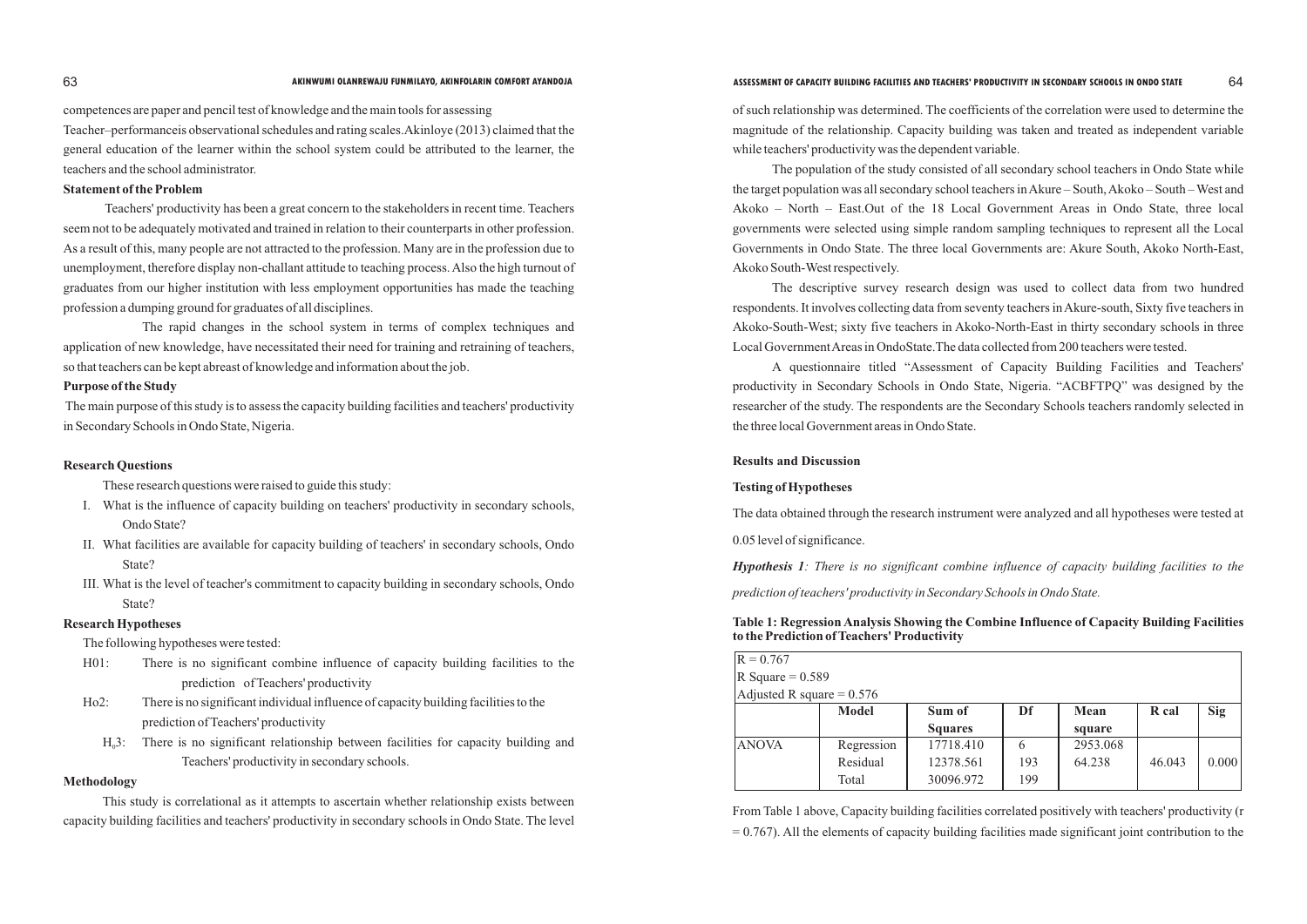prediction of teachers' productivity. They accounted for 58.9% of the total variance in teachers' productivity.

*Hypothesis 2: There is no significant individual influence of capacity building facilities to the prediction of teachers' productivity in Secondary Schools in Ondo State.*

| Table 2: Regression Analysis Showing Individual Influence of Capacity Building Facilities to |
|----------------------------------------------------------------------------------------------|
| the Prediction of Teachers' Productivity.                                                    |

| Model       | <b>Unstandardized coefficients</b> |                  | <b>Standardized</b> | t        | <b>Sig</b> |
|-------------|------------------------------------|------------------|---------------------|----------|------------|
|             |                                    |                  | coefficient         |          |            |
|             | B                                  | <b>Std Error</b> | <b>Beta</b>         |          |            |
| (Constant)  | 4.384                              | 2.277            |                     | 1.925    | 0.056      |
| Facilities  | 0.346                              | 0.158            | 0.158               | 2.182    | 0.030      |
| PC          | 1.220                              | 0.160            | 0.521               | 7.630    | 0.000      |
| <b>TC</b>   | 0.237                              | 0.143            | 0.117               | 1.658    | 0.099      |
| <b>ECB</b>  | $-0.303$                           | 0.127            | $-0.145$            | $-2.390$ | 0.018      |
| Constraints | $-0.033$                           | 0.114            | $-0.018$            | $-0.289$ | 0.773      |
| Remedy      | 0.357                              | 0.155            | 0.160               | 2.300    | 0.23       |

PC = principals' commitment

TC = Teachers' commitment

ECB = Effects of capacity building

From Table 2 above, out of the six elements, three are significant and three are insignificant. That is teachers' commitment, constraints to capacity building and remedy are not significant because the p-value are greater than 0.05. The three elements: facility for capacity building, principals' commitment and effects of capacity building are significant because the p-value are less than 0.05. The null hypothesis is rejected since three elements out of the six elements made significant individual influence to the prediction of teachers' productivity. Hence, there is significant individual influence of capacity building facilities to the prediction of teachers 'productivity in Secondary Schools in Ondo State. All the six element of capacity building facilities made significant individual contribution to the prediction of teachers' productivity except constraints to capacity building. Out of the six elements, principals' commitment to capacity building was the best predictor, it accounted for 52.1% of the total variable to teachers' productivity. This was closely followed by remedy to constraints of capacity building and facilities. They accounted for 16.0% and 15.8% respectively of the total variable of teachers' productivity. A constraint to capacity building was the least insignificant predictor.

*Hypothesis 3: There is no significant relationship between facilities for capacity building and* 

*teachers' productivity in Secondary Schools in Ondo State.*

**Table 3: Relationship between Facilities forCapacity Building and Teachers' Productivity**

| <b>Variables</b>               |     | <b>Mean</b> | <b>SD</b> | Df  | r cal | Sig   |
|--------------------------------|-----|-------------|-----------|-----|-------|-------|
| <b>Facilities for capacity</b> | 200 | 30.06       | 12.3      |     |       |       |
| building                       |     |             |           | 398 | 0.614 | 0.000 |
| Teachers' productivity         | 200 | 13.78       | 15.6      |     |       |       |

From Table 3 above, the coefficient of correlation between facilities for capacity building and teachers productivity is 0.614 and significant at  $p = 0.000$ . The null hypothesis 3 is therefore rejected. Hence, there is a significant positive relationship between facilities for capacity building and teachers' productivity in Secondary Schools in Ondo State. **Discussion of Results**

The results of findings from testing of the first hypothesis revealed that there is a significant combine influence of capacity building facilities to the prediction of teachers' productivity in Secondary Schools in Ondo State. All the elements of capacity building facilities made significant joint contribution to the prediction of teachers' productivity .They accounted for 58.9% of the total variance in teachers' productivity. The findings of this study revealed that through capacity building requisite knowledge which enhances teachers' performance are acquired, teaching and learning are made easier, teachers learn new and modern teaching methodology and new skills acquired which will make them relevant and productive in their chosen profession.

It was found from the test of the second hypothesis that three elements out of the six elements of capacity building facilities made significant individual contribution to the prediction of teachers' productivity. This reveals that there is significant individual influence of capacity building facilities to the prediction of teachers' productivity in Secondary Schools in Ondo State. It agreed with the essay of Ogunmakin (2013). His findings revealed that there is a significant relationship between in-service training and its contribution to students' academic performance. However, paying a close attention at the result, it indicated that the training programmes influenced students' academic performance. Hence, it is important for the Government and the school management to ensure continuous training of teachers so that its contribution to students' academic performance can properly be felt.

Findings from testing of the third hypothesis revealed that a significant relationship existed between facilities for capacity building and teachers' productivity. This agreed with the findings of Fullan (2007), Eshiest (2007) that there was a significant relationship between availability of resources and student academic performance in Secondary Schools in Ondo State. **Conclusion**

Based on the findings of this study, it was concluded that: Principal's commitment to capacity building will enhance teacher's productivity An adequate facility for capacity building to a large extent predicts teachers' productivity and improves student academic performance. The commitment of teachers to capacity building will enhance teachers' productivity